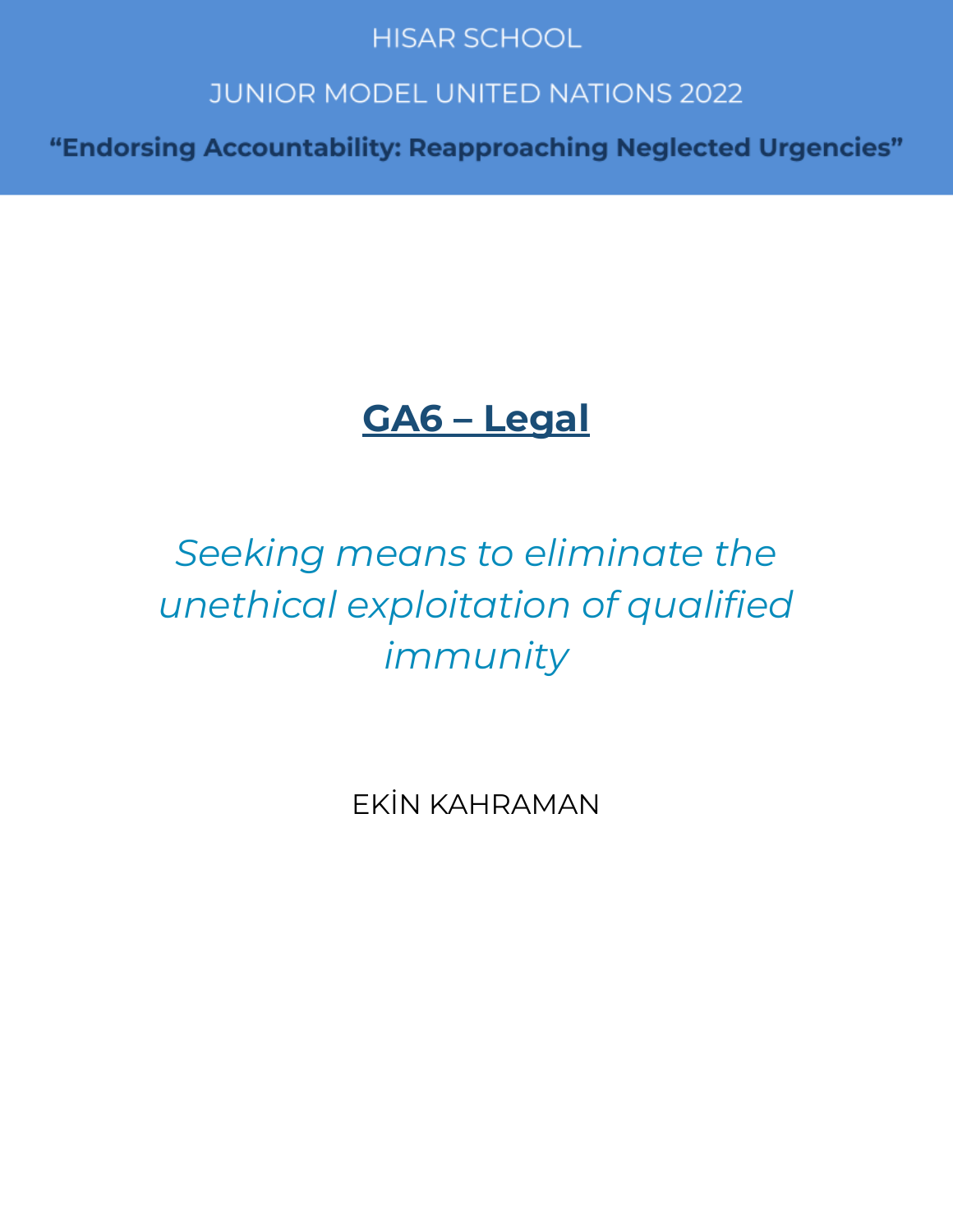**Forum:** Legal Committee (GA6)

**Issue:** Seeking means to eliminate the unethical exploitation of qualified immunity

**Student Officer:** Ekin Kahraman - President Chair

#### **Introduction**

Qualified immunity is defined as the judicial doctrine that protects public officials from individual liability for constitutional violations unless it is a "clearly established" right. Many Member States include qualified immunity to government officials in their constitutions to preserve the officials like police officers or congressmen. The U.S. Supreme Court justifies the need for qualified immunity by claiming this doctrine to be "balanc[ing] two important interests—the need to hold public officials accountable when they exercise power irresponsibly and the need to shield officials from harassment, distraction, and liability when they perform their duties reasonably" (Brummel). While qualified immunity enables public officials to fulfill their duties without being afraid of being sued, it also discourages government officials from using their power neglectfully. Even though the Member States aim to persevere these interests by giving qualified immunity to public officials, this right can easily be abused.



Qualified immunity is only applied if the law violated by the public officials is not "clearly established." This definition permits the unethical exploitation of qualified immunity because it brings the obligation to the violation to be clear enough to be understood as unconstitutional by every reasonable official. This ambiguous and varying definition of "clearly established" allows government officials to manipulate their right of qualified immunity which creates unethical situations. The manipulation of the right to qualified immunity results in impunity of the public officials in the cases of constitutional violations. This allows human rights violations to stay unpunished which eventually leads to the collapse of the law enforcement system of the countries. Hence, the unethical exploitation of qualified immunity can cause further violations made by the government officials and it needs to be eliminated by the collaborative efforts of the Member States.

The issue of the unethical exploitation of qualified immunity is one of the neglected urgencies of the world and it has come to the global agenda after the death of George Floyd in 2020. This problem is directly connected to human rights; hence, neglecting this issue creates a major threat to the assurance of human rights. Therefore, all Member States must take the necessary precautions to provide a solution to the unethical exploitation of qualified immunity in order to prevent further impacts.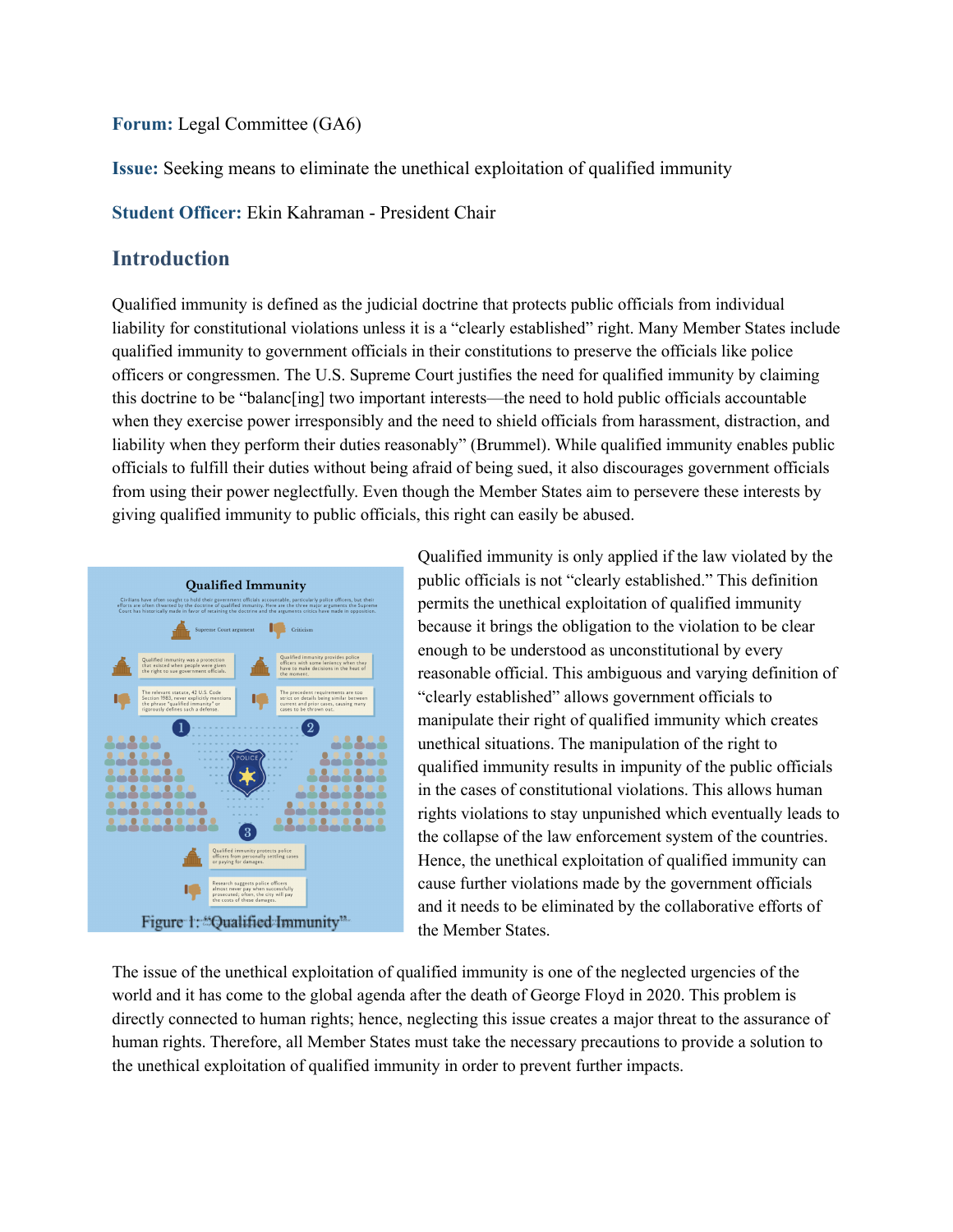## **Definition of Key Terms**

*Qualified Immunity:* Qualified immunity is a judicial doctrine that protects public officials from individual liability for constitutional violations unless it is a "clearly established" right. Even though it may differ from one state to another, many executive branch officials, including police officers and congressmen, get this type of immunity.

*Impunity:* Impunity is defined as the state of being free from punishment in cases of law violations and it is generally caused by qualified immunity. Impunity allows human rights violations to stay unpunished which eventually leads to the collapse of the law enforcement system of the countries.

*Individual Liability:* Individual or personal liability refers to a person being legally accountable for their actions, including law violations. Qualified immunity eradicates this situation by protecting individuals from personal liability.

*Accountability:* Accountability is the "processes, norms, and structures that hold the population and public officials legally responsible for their actions and that impose sanctions if they violate the law" ("Accountability to the Law"). Accountability requires individual liability of the government officials if they violate the law; however, the doctrine of qualified immunity endangers the accountability because it allows the impunity of the public officials.

### **General Overview**

In 2020, the death of George Floyd brought the question of qualified immunity to the top of the world's agenda. The decision of the U.S. Supreme Court of qualified immunity to the police officers has created questions about whether the murderer of George Floyd would get immunity because he did not violate a "clearly established law." Even though qualified immunity was not granted to Mr. Chauvin in the case of George Floyd, the neglected issue of the unethical exploitation of qualified immunity has come into the spotlight.

Qualified immunity is defined as the judicial doctrine that protects public officials from individual liability for constitutional violations unless it is a "clearly established" right. The doctrine of qualified immunity aims to enable government officials to perform their duties properly by protecting them from shielding in cases they exert the power of their position. Qualified immunity eliminates the concept of individual liability by protecting them from being sued. Hence, it aims to provide impunity to the public officials in the situations to do their duties reasonably and if it is implemented morally, it can even be beneficial to encourage public officials to exercise their power responsibly. Thus, some countries include qualified immunity to public officials in their constitutions.

Although the purpose of qualified immunity is to balance two important interests as the U.S. Supreme Court claims, qualified immunity is vulnerable to unethical exploitation due to its definition. Qualified immunity is granted to public officials unless they violate a "clearly established" law while they are carrying out their missions. In order for a law to be clearly established, it must be understood by every reasonable official as an unconstitutional violation of a right. Hence, this definition leaves the result of the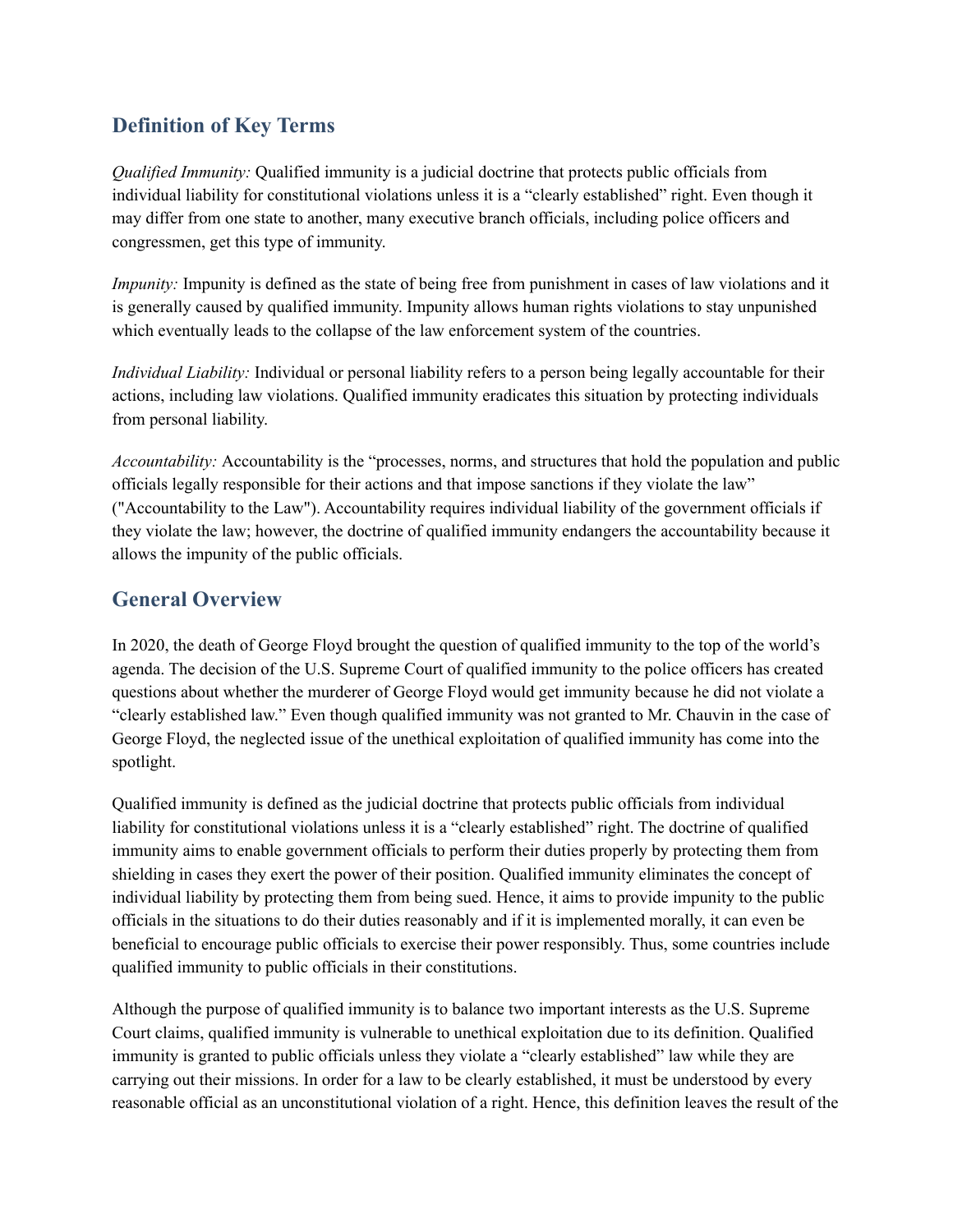case to the discretion of the judge of the case to decide whether the violated law is clearly established or not. Because there is no certainty about a law being clearly established or not, the situations, in which qualified immunity is granted to public officials, can easily be manipulated to favor the public officials. Many public officials can benefit from qualified immunity even though they violate the law by claiming it was not clearly established. This conflict creates the issue of unethical exploitation to qualified immunity and due to this standard of the law to be clearly established, "courts have granted qualified immunity for allegedly egregious acts of excessive force, including siccing a dog on a homeless man who had surrendered to police, wrestling a man to the ground in his own home, even though he 'posed no immediate threat,' and kneeing a man in the eye 'twenty or thirty times...after he was subdued and restrained"" (Sibilla).

Furthermore, the U.S. Constitution requires the existence of a "clearly established precedent" for excluding police officers from qualified immunity. In order to be a clearly established precedent, there has to be a previous and similar case(s) in which it is proven that the police officers violated the law. This requirement makes it even more difficult for a plaintiff to object to qualified immunity because it expects the previous and the current case to match. Hence, it provides a legal basis for a judge to guarantee qualified immunity to police officers by emphasizing that there is no "clearly established precedent." Even though the U.S. Supreme Court insisted that it does not strictly require facts to exact match with the previous case, it generally makes it nearly impossible for plaintiffs to prove the morals of the police officers were compromised without a prior case. Therefore, this requirement contributes to the unethical exploitation of qualified immunity.

Particularly, in the U.S., qualified immunity for police officers raises an issue. For past years, many unarmed African Americans have been killed by police officers and they went unpunished due to the existence of qualified immunity. Especially after 2014, the concern regarding the moral standards of qualified immunity has increased with the death of Eric Garner who has lost his consciousness after exclaiming "I can't breathe" (Hodge). Even though the death of Eric Garner has started national protests, the case was dropped and the police officer who was responsible for the death of Eric Garner went unpunished. This situation has increased the reactions towards qualified immunity. Moreover, the recent death of George Floyd heated the debates on the function of qualified immunity. Black Lives Matter protests also supported the abolishment of qualified immunity. Many civil rights advocates work for ending the qualified immunity to initiate police reform in the U.S. However, many American congressmen argued the necessity of having qualified immunity to encourage people to become police officers and prevent redundant allegations towards the police officers.

As the situation in the U.S. indicates, qualified immunity also allows discrimination by protecting the government officials in their discriminatory acts. Neglecting this issue of qualified immunity later can result in worse cases of discrimination. Hence, Member States should collaborate to end unethical exploitation of the qualified immunity to avoid further obstacles.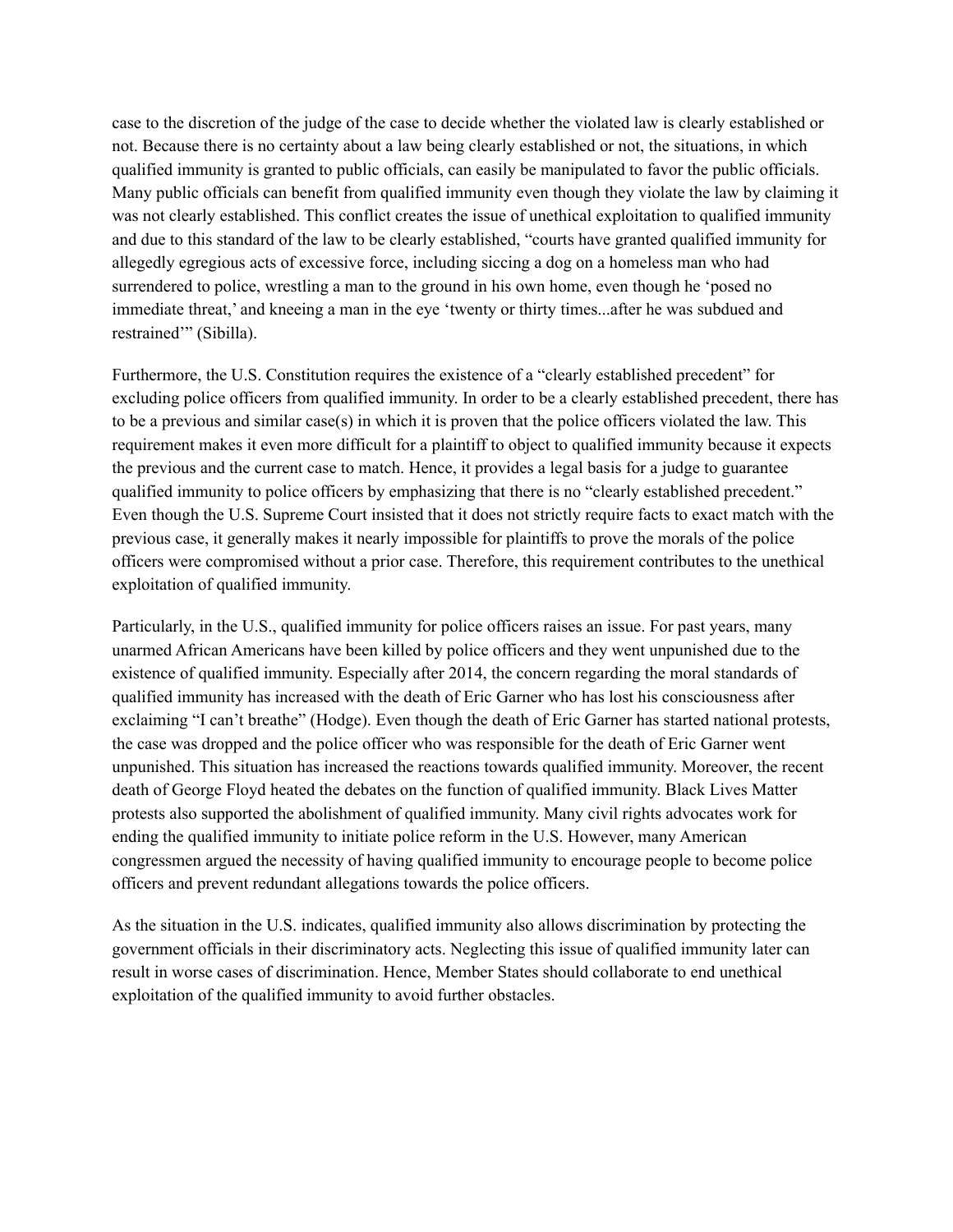## **Major Parties Involved and Their Views**

#### *United States of America:*

The U.S. is one of the countries that is affected by this issue the most. The U.S. Supreme Court established the qualified immunity doctrine in 1967 and qualified immunity to public officials has been implemented since then. Even though qualified immunity is a right owned by public officials, its main aim was to protect the police officers and the Supreme Court justified the necessity of qualified immunity to police officers by claiming "[a] policeman's lot is not so unhappy that he must choose between being charged with dereliction of duty if he does not arrest when he has probable cause, and being mulcted in damages if he does" (Brummel). Hence, the reason behind the qualified immunity in the U.S. was enabling police officers to perform their duties without the fear of being sued.

Because "plaintiffs must meet a demanding standard to prove that the defendant police officers violated their clearly established constitutional rights" in order for the defendant police officers to not receive qualified immunity, many police officers benefit from qualified immunity even though they use excessive force (Brummel). Also, this requirement brought by the Supreme Court allows the discriminatory actions by the police officers towards African American people because they get qualified immunity in many cases. Hence, the qualified immunity of the police officers causes protests and many civil rights activists aim to end qualified immunity in the U.S. Moreover, after the death of George Floyd, Ending Qualified Immunity Act was introduced by the United States representatives. Besides this act, some of the U.S. States also proposed bills to end qualified immunity.

#### *European Union:*

European Union's policy aims to combat impunity to assure accountability. EU Action Plan on Human Rights and Democracy works for ensuring human rights that are established by the Universal Declaration of Human Rights and it includes articles to combat impunity in cases of human rights violations. Hence, the policy of the European Union contradicts with unethical exploitation of qualified immunity since qualified immunity facilitates impunity.

#### **Treaties and Events**

*Ending [Qualified](https://www.markey.senate.gov/imo/media/doc/Ending%20Qualified%20Immunity%20Act.pdf) Immunity Act:* This act was proposed by Justin Amash of Michigan and Ayanna Pressley of Massachusetts to end qualified immunity in 2020 after the death of George Floyd. This bill amends the U.S. constitution to eradicate the parts that defend qualified immunity. The purpose of this bill is to remove the qualified immunity doctrine from the U.S. constitution.

*Updated Set of principles for the protection and [promotion](https://undocs.org/E/CN.4/2005/102/Add.1) of human rights through action to combat impunity [\(E/CN.4/2005/102/Add.1\):](https://undocs.org/E/CN.4/2005/102/Add.1)* This resolution of the Economic and Social Council aims to reset principles for the protection and promotion of human rights by eliminating impunity. This resolution points out the need for legislation to prevent abuse of qualified immunity which will foster impunity.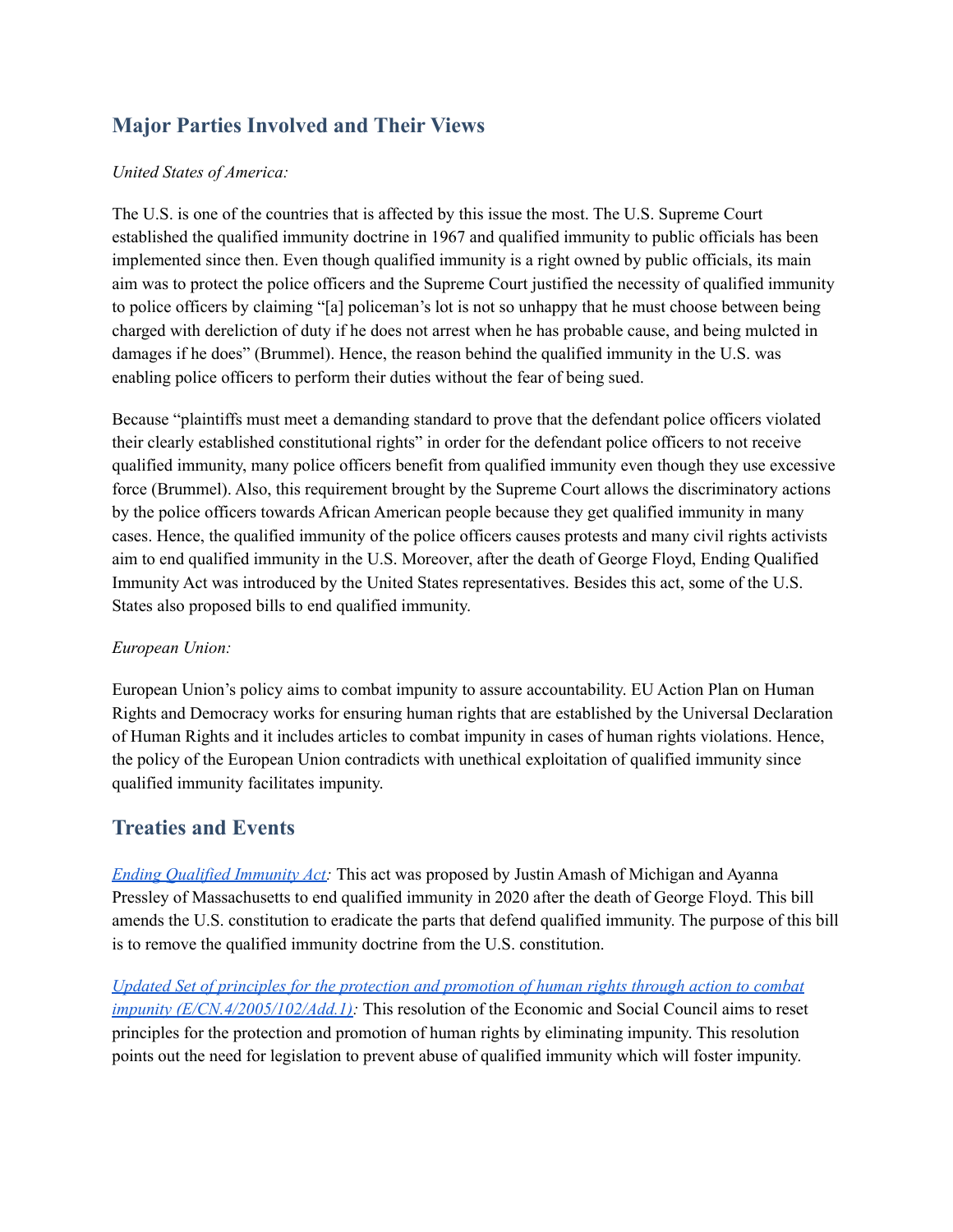*Strengthening the rule of law and [accountability](https://www.ohchr.org/EN/AboutUs/ManagementPlan/Pages/law-accountability.aspx) for human rights violations:* The management plan of the United Nations Office of the High Commissioner for Human Rights (OHCHR) aims to end impunity to implement the rule of law and ensure accountability. The OHCHR's purpose is to eliminate impunity in cases of human rights violations to be able to assure human rights and this plan gives OHCHR's steps for establishing accountability.

### **Evaluation of Previous Attempts to Resolve the Issue**

Even though some countries have worked for a solution to the issue, they were all individual attempts to solve the problem. For example, the Ending Qualified Immunity Act was proposed by the United States representatives to end qualified immunity in the U.S. in 2020. However, this bill was not implemented due to opposition opinions. Moreover, some of the U.S. States proposed individual bills to eliminate the qualified immunity to police officers and Colorado was successful to pass the bill. However, this could not be a global solution to the issue since it was only implemented in Colorado. Therefore, individual actions by the Member States only solved a small portion of the problem in small areas.

Moreover, the OHCHR was working on the solution of the issue for years by attempting to eliminate the impunity. Even though the OHCHR's efforts of strengthening accountability were effective to some extent, it could not bring a complete solution to the problem. One of the reasons for the OHCHR's efforts not being completely sufficient was the approach of the OHCHR. The OHCHR's attempts were not directly to solve the unethical exploitation of qualified immunity rather it was towards the solution of the impunity.

#### **Possible Solutions**

One of the biggest problems that create the issue of the unethical exploitation of qualified immunity is the definition of qualified immunity. Therefore, it is important to redefine qualified immunity and who will receive this immunity. This definition should not include ambiguous expressions such as "clearly established" law or it should also define the criteria to be considered as "clearly established." These established criteria for receiving qualified immunity must be agreed upon by every Member State and inserted in their constitutions to avoid any unethical exploitation. Additionally, removing the requirement for a clearly established precedent will be a step for solving the issue since this requirement contributes to the unethical exploitation of qualified immunity.

Furthermore, abolishment of the qualified immunity doctrine for some groups of public officials can be considered. Especially, qualified immunity to the police officers creates many conflicts due to the unethical exploitation of this immunity. Hence, the qualified immunity of police officers can be completely abolished and some other incentives might be given to this occupation group rather than qualified immunity.

Lastly, rather than providing qualified immunity to public officials, indemnification can be a way of incentivizing the officials. Qualified immunity aims to protect public officials from individual liability;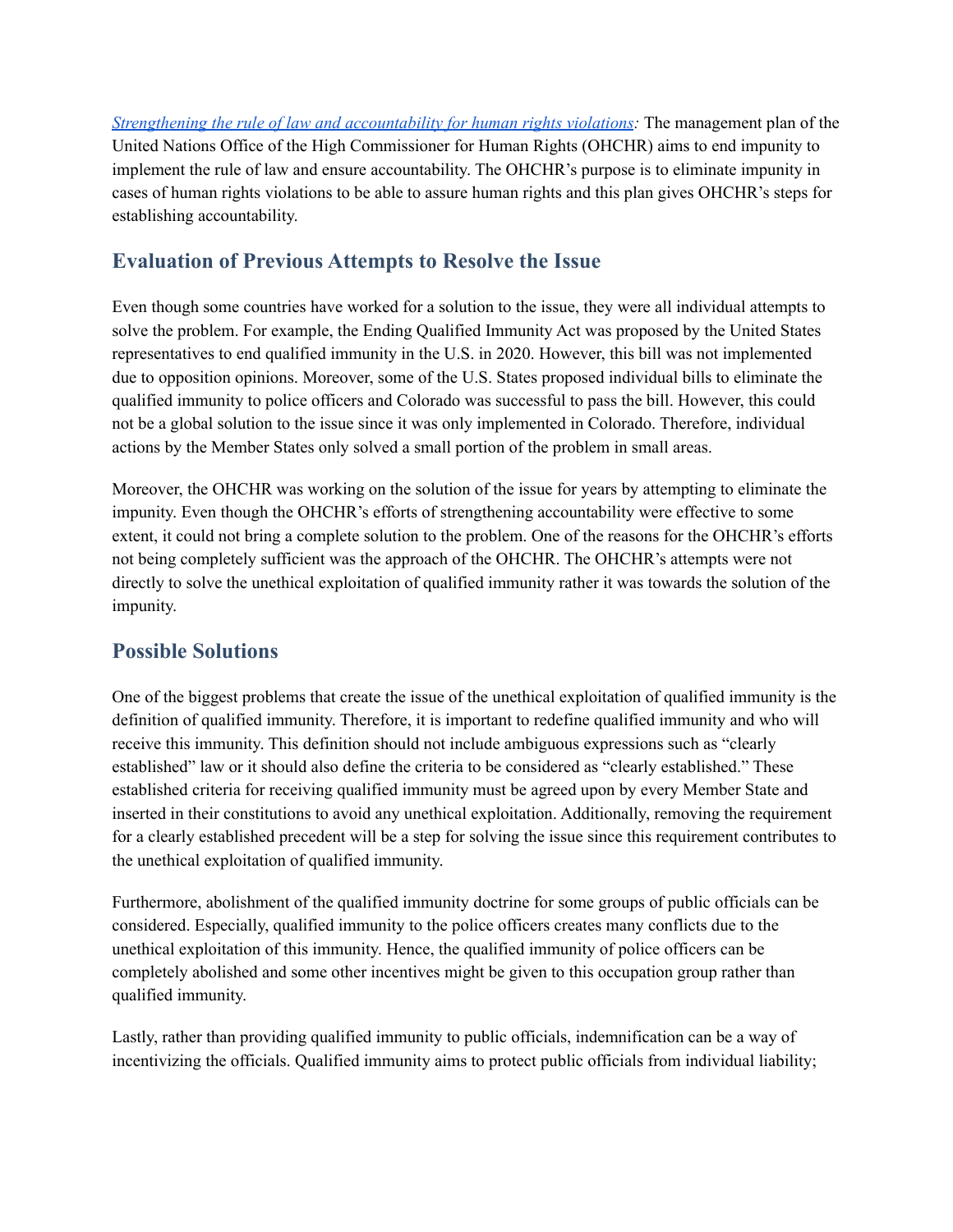however, the payments can be paid through indemnification which also protects the government officials from individual payments. Hence, the financial liability of the cases can be removed by indemnification.

#### **Bibliography**

"Accountability to the Law." *United States Institute of Peace*,

www.usip.org/guiding-principles-stabilization-and-reconstruction-the-web-version/rule-law/accou ntability-the-law#:~:text=Accountability%20refers%20to%20the%20processes,law%20are%20to %20be%20corrected. Accessed 29 Jan. 2022.

Au-Yeung, Farrah. *Qualified Immunity*. *Daily Bruin*, 27 Jan. 2022,

dailybruin.com/2020/06/21/the-quad-understanding-what-qualified-immunity-is-why-people-arecalling-for-reform. Accessed 27 Jan. 2022.

- Brummel, Valerie. "The Development of Qualified Immunity, How It Has Shielded Unprecedented Police Misconduct, and What Lies Ahead." *Illinois State Bar Association's Bench and Bar Section*, vol. 50, no. 8, June 2020. *Illinois State Bar Association*, www.isba.org/sites/default/files/sections/benchandbar/newsletter/Bench%20and%20Bar%20June %202020.pdf. Accessed 23 Jan. 2022.
- Hodge, Guy II, "(Un)Qualified Immunity: An Analysis on Qualified Immunity and Civilian Sentiments" (2021). Electronic Theses and Dissertations. 2231.

https://digitalcommons.georgiasouthern.edu/etd/2231

"personal liability." *Cambridge Dictionary*,

dictionary.cambridge.org/us/dictionary/english/personal-liability. Accessed 23 Jan. 2022.

"Qualified immunity." *Legal Information Institute*, Cornell Law School,

www.law.cornell.edu/wex/qualified\_immunity. Accessed 20 Jan. 2022.